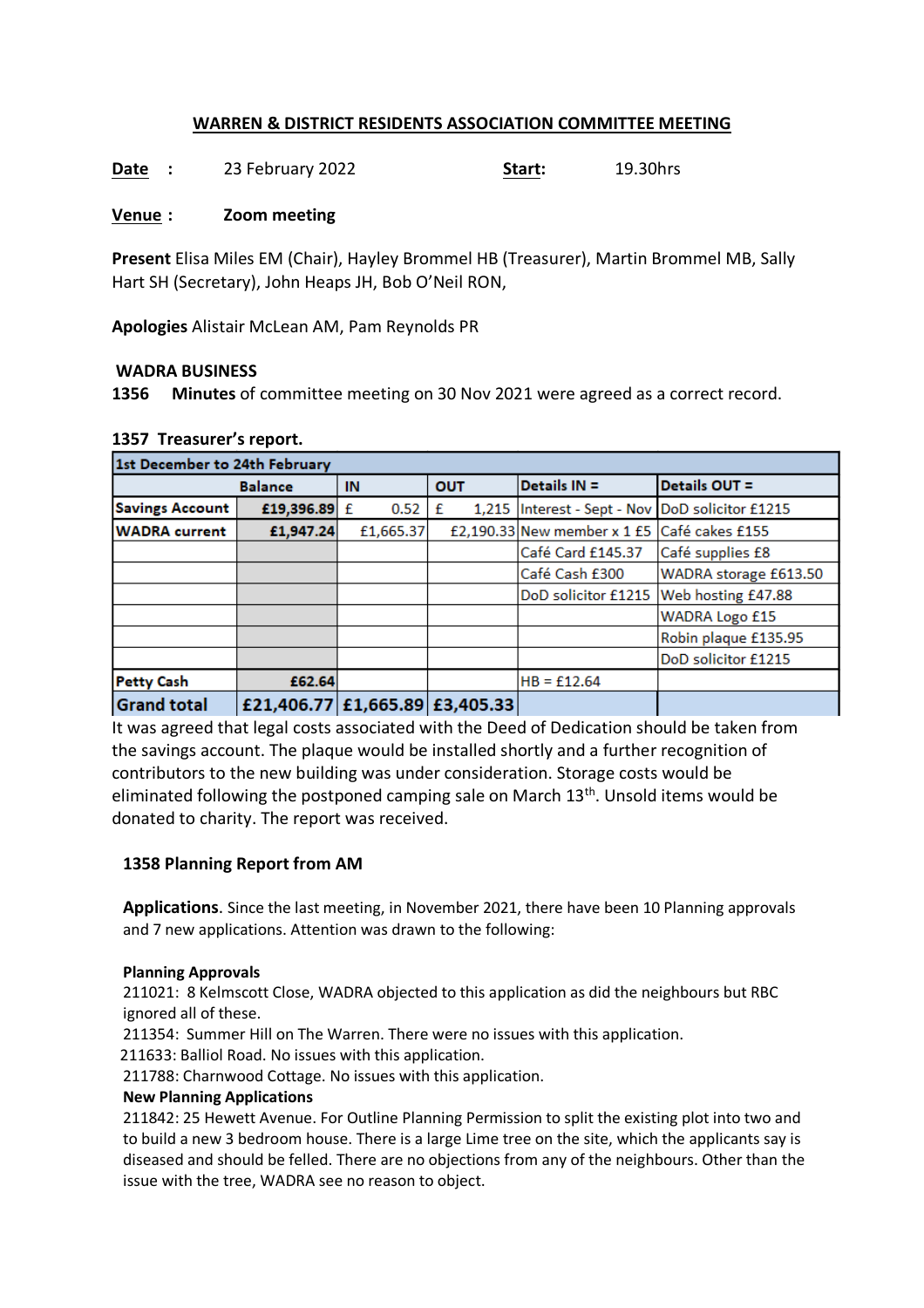211916: High Ridge: A revised proposal which involves lowering the base and hence the roof-line of the house, by 1.5 metres The layout of the house footprint has also been marginally altered, but we see no reason to object to this latest proposal.

211977 and 211978: These are 2 separate applications for 1 Hewett Close. The first is to build a single storey extension along the rear of the house and the second to build a new dormer and porch to the front of the property. The proposals look acceptable.

212017: Willowbrae , The Warren. This was Robin's house and the new owners are proposing it be demolished and replaced by a new construction. There is an extensive objection to the proposals from the immediate neighbours, submitted on their behalf by Davis Planning and this can be seen on page 2 of the RBC Portal under Public Comments. The new house layouts can best be seen from the 3D visuals also on page 2 of the RBC Portal and they clearly show the extent of the new proposals. We agree with much of what Davis Planning say in the objection and would suggest we support the neighbours view and also submit an objection.

212048: Donaldswood, Upper Warren Ave: This is for a small first floor extension to the rear of the property. There is a comment on the RBC portal from a neighbour who is concerned about, parking issues in relation to No 5 Graveney Drive. Not sure exactly what her concerns are, but the proposal is very small and we cannot see how it impinges on the parking.

200030: New Frogmoor, Blagrave Lane: This is David Atherton's property and the proposal is for a small timber building at the rear of the property. We see no reason to object to this proposal, after all there are several other similar timber buildings nearby in Hewett Ave.

|                  |                                                                                       | <b>WADRA</b>                                 | <b>Current Planning Applications</b>                          |                         |                          | 14/06/2021                      |  |  |  |  |  |
|------------------|---------------------------------------------------------------------------------------|----------------------------------------------|---------------------------------------------------------------|-------------------------|--------------------------|---------------------------------|--|--|--|--|--|
|                  |                                                                                       |                                              |                                                               |                         |                          |                                 |  |  |  |  |  |
|                  | Key: O. Objected: C. Commented: N/A: No action: P. Permitted, R: Refused, W;Withdrawn |                                              |                                                               |                         |                          |                                 |  |  |  |  |  |
|                  |                                                                                       |                                              | CD:Conditions Discharged Con: Start of Consultation Period    |                         |                          |                                 |  |  |  |  |  |
|                  |                                                                                       | C: Committee Decision                        | D: Delegated Decision                                         |                         |                          |                                 |  |  |  |  |  |
|                  | Number Property                                                                       | Road                                         | <b>Description</b>                                            | C/D                     | <b>Dated</b>             | <b>Result</b>                   |  |  |  |  |  |
|                  |                                                                                       |                                              |                                                               |                         |                          |                                 |  |  |  |  |  |
| 2021             |                                                                                       |                                              |                                                               |                         |                          |                                 |  |  |  |  |  |
|                  |                                                                                       | 201876 Blewgarth The Warren                  | Demolition & replacement of Boathouse                         | C                       | 18-Jan                   | P: 04/10/2021                   |  |  |  |  |  |
| 210142           | 6                                                                                     | Mapledene                                    | Roof windows in Loft Space                                    | D                       | 08-Feb                   | P: 07/04/21                     |  |  |  |  |  |
| 210213           |                                                                                       | <b>MPF: Heights School</b>                   | Increase working hours on Saturdays to 4pm                    | $\overline{D}$          | 28-Jan                   | P: 11/03/21                     |  |  |  |  |  |
| 210286           | 132                                                                                   | St Peters Ave                                | Amendment to existing application                             | C                       | 08/03/2021               | P: 18/03/2021                   |  |  |  |  |  |
| 210335           | 141                                                                                   | Upper Woodcote Road                          | 2 storey side and rear ext'n                                  | D                       | 15/03/2021               | P:14/07/2021                    |  |  |  |  |  |
| 210391           | 21                                                                                    | Chazey Road                                  | Side and Rear Extension (re submission)                       | D                       | 23/03/2021               | P: 14/06/2021                   |  |  |  |  |  |
| 210389           |                                                                                       | <b>MPF</b>                                   | Changes to Const'n of Access Road                             | D                       | 29/03/2021               | P:07/07/2021                    |  |  |  |  |  |
| 210467           | 112                                                                                   | St Peters Ave                                | Flat and Pitched Roof Extension                               | D                       | 12/04/2021               | P: 07/06/2021                   |  |  |  |  |  |
| 210333           | 132                                                                                   | St Peters Avenue                             | Landscaping-Discharge of Conditions                           | D                       | 20/04/2021               | Withdrawn 27/08/2021            |  |  |  |  |  |
| 210417           | Summerfield                                                                           | <b>River Road</b>                            | Garage Conversion & 2 New Dormers                             | D                       | 20/04/2021               | P: 14/06/2021                   |  |  |  |  |  |
| 210572           |                                                                                       | <b>MPF</b>                                   | Reposition of F/P and reposition trim trail furniture         | D                       | 26/04/2021               | P: 07/07/2021                   |  |  |  |  |  |
| 210589           | 36                                                                                    | Chazey Road                                  | Ext, n above garage and to rear of house                      | $\overline{D}$          | 05/05/2021               | P:23/08/2021                    |  |  |  |  |  |
| 210611           |                                                                                       | <b>MPF</b>                                   | ess Road, access from car park to playing fie                 | D                       | 05/05/2021               | P: 28/06/2021                   |  |  |  |  |  |
| 211021           | 8                                                                                     | <b>Kelmscott Close</b>                       | Demolition of Existing and Build new House                    | $\overline{C}$          | 05/07/2021               | P: 24/11/2021                   |  |  |  |  |  |
| 210888           | <b>MPF</b>                                                                            | <b>Heights School</b>                        | <b>Illuminated</b> sign                                       | D                       | 21/06/2021               | P: 15/11/2021                   |  |  |  |  |  |
| 210927           | 173                                                                                   | Upper Woodcote Road                          | Single Storey Ext'n & Loft Conversion                         | C                       |                          | 21/06/2021 Withdrawn 19/07/2021 |  |  |  |  |  |
| 211136           |                                                                                       | Norbrook House Upper Warren Ave              | <b>Replacement House</b>                                      | C                       | 19/07/2021               | P: 25/10/2021                   |  |  |  |  |  |
| 210282           | <b>Belstone</b>                                                                       | Upper Warren Ave                             | Demolition of Garage & new side ext'n                         | D                       | 02/03/2021               | P; 04/08/2021                   |  |  |  |  |  |
| 211354           | Summer Hill                                                                           | <b>The Warren</b>                            | Demolition of side Ext, n & new 3 storey Extension            | D                       | 31/08/2011               | P: 12/01/2022                   |  |  |  |  |  |
| 211457           | 173                                                                                   | <b>Upper Woodcote Road</b>                   | 2 storey rear extension & Garage                              | D                       | 06/09/2021               | P: 26/01/2022                   |  |  |  |  |  |
| 211531           | 5 <sub>5</sub>                                                                        | <b>Grass Hill</b>                            | <b>Landscape and Archaeology Conditions</b>                   | D                       | 18/10/2021               | P: 18/12/2021                   |  |  |  |  |  |
| 211633           | $\overline{7}$                                                                        | <b>Balliol Road</b>                          | 2 storey front & side extension                               | $\overline{\mathsf{D}}$ | 18/10/2021               | P: 17/01/2022                   |  |  |  |  |  |
| 211574           | $\overline{7}$                                                                        | <b>Graveney Drive</b>                        | Two Storey, Front, Rear & Side Ext, n                         | D<br>D                  | 22/09/2021               | P: 22/11/2021                   |  |  |  |  |  |
| 211778<br>211782 | Charnwood<br>$\overline{7}$                                                           | <b>Upper Warren Ave</b><br><b>Grass Hill</b> | 2 Storey rear and side ext'n<br>1st Floor Ext'n & side Dormer | D                       | 29/11/2021<br>01/11/2021 | P: 21/01/2022<br>P: 21/01/2022  |  |  |  |  |  |
| 211840           | $\overline{2}$                                                                        | Ridgeway                                     | <b>Single Storey side Ext'n</b>                               | D                       | 12/11/2021               | P: 11/02/2022                   |  |  |  |  |  |
| 211842           | 25                                                                                    | <b>Hewett Ave</b>                            | New Dwelling: Outline Planning Only                           | D                       | 29/11/2021               |                                 |  |  |  |  |  |
| 211916           | <b>High Ridge</b>                                                                     | <b>Upper Warren Ave</b>                      | <b>Further Approval to Previous Application</b>               | D                       | 06/12/2021               |                                 |  |  |  |  |  |
| 211979           | $\overline{1}$                                                                        | <b>Hewett Close</b>                          | Single Storey Ext'n to Rear & Front Dormer                    | D                       | 20/12/2021               |                                 |  |  |  |  |  |
| 211978           | $\mathbf{1}$                                                                          | <b>Hewett Close</b>                          | Alterations to Front, Dormer and porch                        | D                       | 20/12/2021               |                                 |  |  |  |  |  |
|                  |                                                                                       |                                              |                                                               |                         |                          |                                 |  |  |  |  |  |
|                  |                                                                                       |                                              |                                                               |                         |                          |                                 |  |  |  |  |  |
| 2022             |                                                                                       |                                              |                                                               |                         |                          |                                 |  |  |  |  |  |
| 212005           | $\overline{5}$                                                                        | <b>Grass Hill</b>                            | <b>Tree Protection and Ground Mats</b>                        | D                       | 04/01/2022               | P: 11/01/2022                   |  |  |  |  |  |
| 212048           | Donaldswood                                                                           | <b>Upper Warren Ave</b>                      | 1st Floor Rear Ext'n                                          | D                       | 04/01/2022               |                                 |  |  |  |  |  |
| 212017           | Willowbrae                                                                            | The Warren                                   | Demolition & Erection of New Building                         | D                       | 17/01/2022               |                                 |  |  |  |  |  |
| 220030           | <b>New Frogmoo</b>                                                                    | <b>Blagrave Lane</b>                         | <b>New Timber Building</b>                                    | $\overline{D}$          | 17/01/2022               |                                 |  |  |  |  |  |
| 212605           | $5\overline{)}$                                                                       | <b>Grass Hill</b>                            | Non Material Change                                           | D                       |                          | P: 11/01/2022                   |  |  |  |  |  |
|                  |                                                                                       |                                              |                                                               |                         |                          |                                 |  |  |  |  |  |
|                  |                                                                                       |                                              |                                                               |                         |                          |                                 |  |  |  |  |  |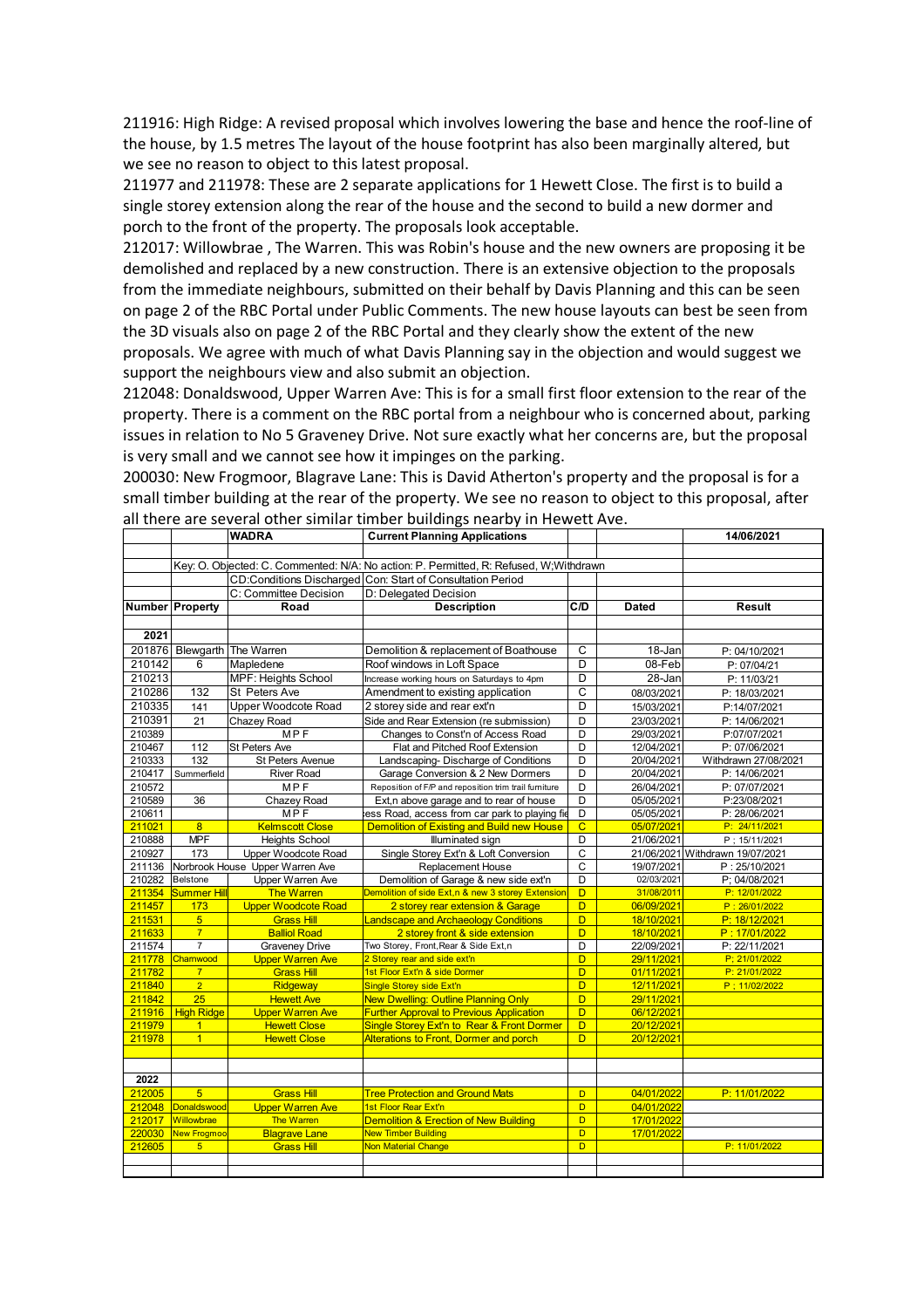AM's report and recommendations were agreed. Action AM to support neighbours' objection to Willowbrae

**1359 Website**. SH to review the content and make recommendations for updating it.

**1360 Logo**. EM to action based on comments received.

### **MAPLEDURHAM PLAYING FIELDS**

 **1361 Deed of dedication**. Following discussion related to previously published documents it was noted that the school takes up 9% of the MPF area rather than the originally planned 5%. This excludes orphan land and any that users might need for storage. The WADRA appointed solicitor would be briefed on this before the 28 Feb meeting with RBC's solicitor regarding the WADRA draft. Action EM

**1362 Community use agreement**. There was discussion concerning awareness of the pavilion bookings policy especially in relation to small businesses. The acoustic problems were soon to be resolved. The policy is the responsibility of RBC and the MPF Committee which next meets on 9 March. Noting that the school has to pay for use of the grass pitches it was agreed to request the accounts relating to community use of school facilities and of school and community bookings of the pavilion and playing fields. Action MB

**1363 Camping sale**. Equipment to be transported to the pavilion by horse box and cars on morning of 13 March. The sale to take place  $12 - 1500$  and any surplus to be disposed of. Publicity to be in place after March 1st. Action: EM

**1364 Summer Fete**. 25 June. A small action group has been set up by EM. Roles have been allocated to cover catering, raffle, sports events and displays. No Boot Sale is planned at present. Insurance is in place.

**1365 Community Café**, Attendance numbers are rising and some new volunteers have emerged. More events and activities will be introduced as the weather improves. WADRA and Helen Murphy, a GP social prescriber, are looking into placing a van offering a virtual dementia experience outside the pavilion in dementia week in May. A future drive to increase WADRA membership will include publicity for the café.

**1366 Heights School** On a recent visit EM and PR had been impressed by the efforts of the Head to minimise light and noise nuisance but more screening was required on first floor windows. The finishing time for the MUGA had been revised to 9pm. The Head roughly estimated the cost of outdoor acoustic screening at £5000. EM asked for a more precise figure. The School has made its notice board temporarily available to WADRA until others in the vicinity can be installed.

# **1367 THE CAVERSHAM GOLF COURSE**

A tour by a small group of WADRA members will take place in April to view the impact of its environmental strategy. The Captains' charity for 2022 is Dementia Adventure. They may associate with the above-mentioned event in May.